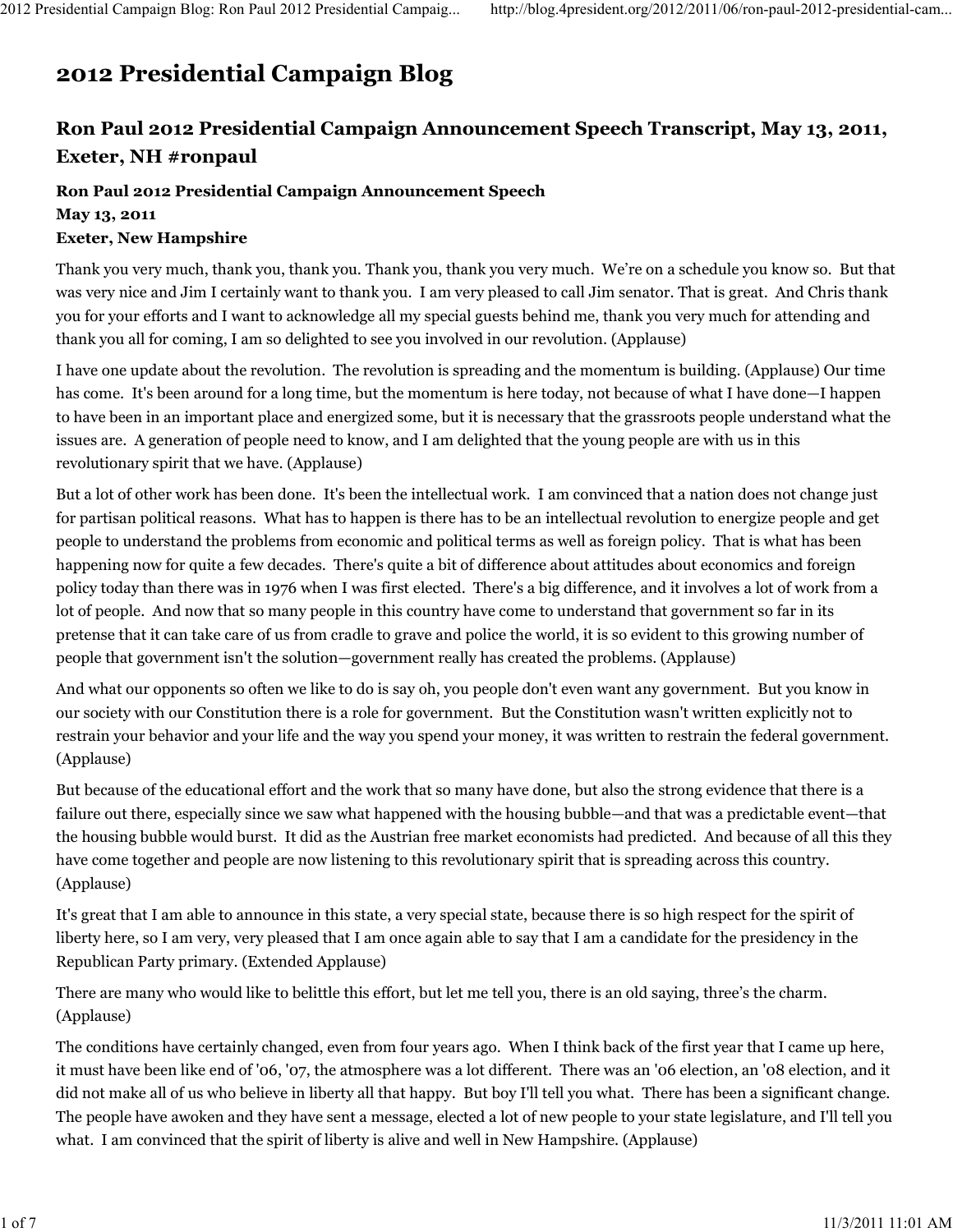You know there's a lot of talk about what you should seek in a president, and I'm not one that is prone to talk about I do this, I will do this, but I can talk generically what I think a president should be able to do and should do. One thing the American people want, and I agree with them, they want a strong president. There is no doubt about that. But the question you should ask, where should those strengths be directed? Should the strength of the president be directed toward building the TSA and homeland security and policing the world? [Audience: No!] No, the strength and the character of the individual should be directed toward standing up for freedom, standing up for liberty and restraining government. That's where the strength should be. (Applause)

There's been a lot of challenges already today and yesterday and this last week because of certain positions. I find one very fascinating and something other candidates may well desert. And that has to do with the drug issue, because it is so symbolic of understanding what liberty is all about. When you think of my position—my position is that you have a right of freedom of choice with your bodies. That I believe is a basic principle of liberty. What does that mean? If you have civil liberties and a right to your life and a right to your property? Well it means that you can make very, very important choices. And for most of these most Americans agree with it. They say yes, the most important thing in my personal life is that I and my family and others, we make our decisions about our spiritual life and about our salvation, which cannot be done by government and we have to provide the maximum amount of freedom for individuals to make those decisions so the government should always butt out of our spiritual lives. (Applause)

Also, intellectually, we're fairly good at that—the political correctness movement has tried to undermine it—but basically most Americans believe in the First Amendment and say that we have a right to talk about controversial issues. As I have often said, the First Amendment wasn't written for us to be able to talk about the weather. (Applause) It's written so that we can discuss controversial issues and actually read very controversial and very dangerous literature, especially the literature that promotes big government and welfarism and socialism and all the mess. So we recognize that to be the case, but all of the sudden people have lost respect for liberty, the understanding of liberty, and we have conceded way too much to the government to decide what we put into our own bodies. If we can control what goes into our spiritual life, what goes into our intellectual life, why should we concede to the government that they decide everything that we do with our own bodies? (Applause)

I take a strict, a strict constitutional position, and the government has very little authority to get involved in our economic or our personal lives. So that excludes the federal government from being involved if and when we become strict constitutionalists. The federal government shouldn't be involved. But that does not prohibit the states from doing some of the things that they do. Even though we might disagree with it at the national level under the national law and the Constitution states have more prerogatives and more choices.

But if we looked at education as an example, the Constitution gives no authority for the federal government to run our educational systems and they shouldn't be doing that; it should be a state matter. (Applause)

But at the state and federal level what we should be guaranteeing is the protection of freedom of choice. We should always be aware of the fact that it is very important that individuals who want to opt out—whether it's opting out of ObamaCare or opting out of the educational system— we have to protect the right of individuals to home school and go to private schools as well. (Applause)

Now this freedom of choice should lead to other choices about what we put into our bodies. For instance, your right to take things into your body, such as nutritional substances, should never be regulated by the federal government and absolutely never regulated by the United Nations. (Applause)

And I don't know what's so bad about getting the federal government out of the business of regulating unpasteurized milk. Now that's a real radical step. (Applause)

But why should we be so intimidated if they want to use the issue of somebody using hard drugs as the reason that we have to give up all our freedoms, it's wrong. It's better to defend the position that says you do have freedom of choice what you do with your body, but you also have to have responsibility for what you do, and if you do harm to yourself, you can't go crawling to the government to penalize your neighbor to take care of you. (Applause)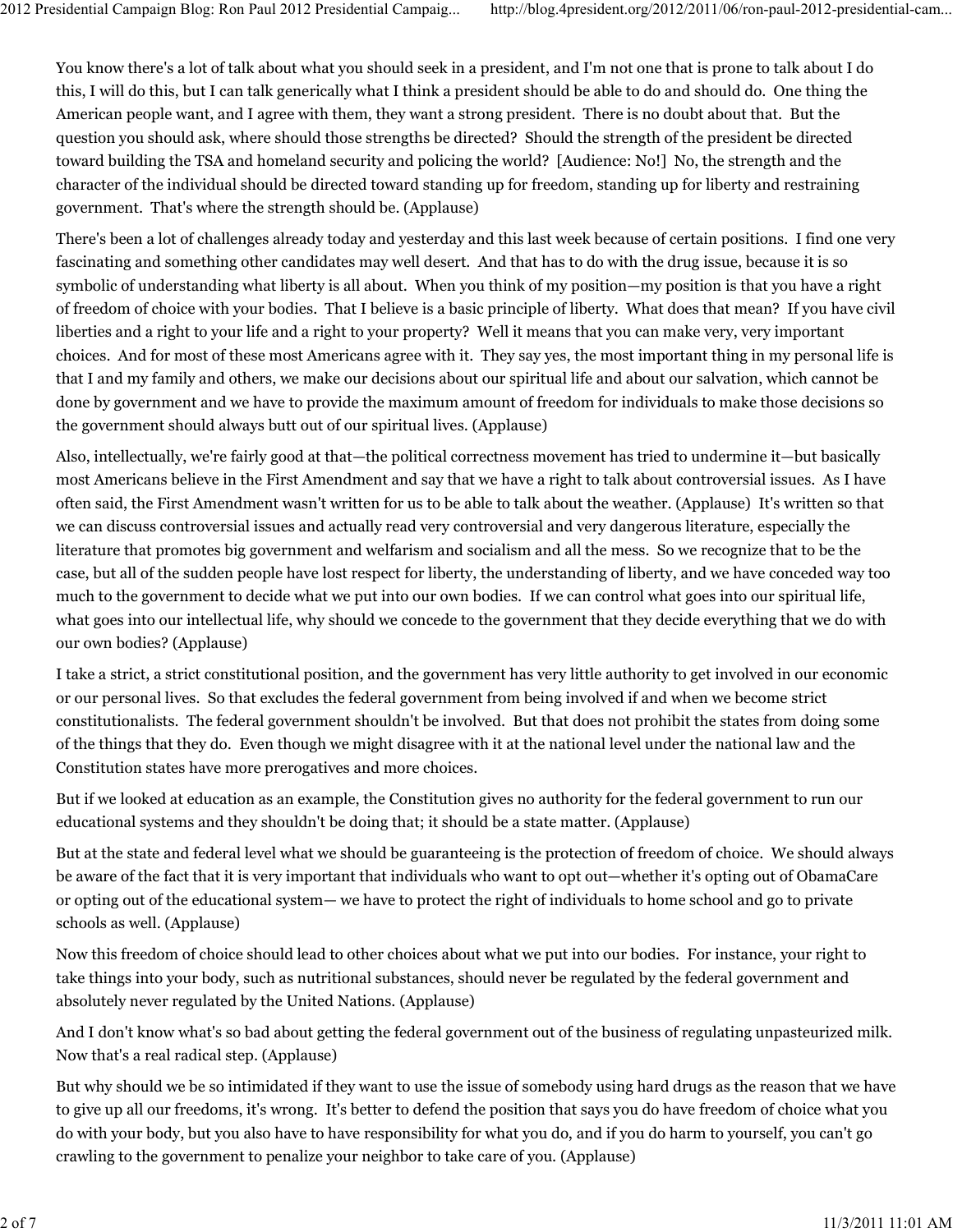I see this position of the government controlling all those decisions as detrimental to progress in medicine. So often there are alternative treatments for cancer and other diseases that are not approved for years and years and years because we have to have the FDA, which is controlled too often by other drug companies, deciding when and what we can do. We as individuals, making decisions with our own physician, ought to decide about all alternative care as long as people are up front and tell you the truth and tell you the risk and can't defraud you. (Applause)

So in all that I just explained about personal choices, in everything I've done in politics, I've never introduced a bill in Washington, DC to emphasize heroin. So they take all of what I said and turn it around and say, he would legalize heroin. Well you know the plain truth is is that heroin at one time in our history was legalized and there was essentially no abuse of it, and it's only in our recent history. And there was a long time in our history that marijuana was legalized. I happen to have a personal real disgust with the abuse of drugs, but it's all drugs, those that are considered illegal, and I think physicians prescribe way too much medications, get too many people addicted. (Applause)

Now the line that caught a little bit of attention down in South Carolina was when this came up and they wanted to paint me as this monster about heroin, I didn't get a chance to say well I've never mentioned that word. I talk about liberty and freedom. But the interpretation is correct that I do want people to make choices. So in my less than 30 seconds left to make my point, I said alright, if it would happen to become legal, how many of you would all of the sudden be using heroin, you'd all become heroin addicts? No. People make decisions and they make good decisions for the most part. But what I don't like is when government makes the decisions and it violates the principles of liberty, it's a blanket decision, it affects us in everything that we do to the point where you don't even know if you're allowed to drink the milk that you can buy from your neighbor farmer. (Applause)

So when they challenge you and want to paint a negative picture, stick to your guns, defend liberty, defend the free choices, defend our Constitution, defend states' rights. Regulations if they're necessary, as they are. On alcohol, there's a few regulations in this state in alcohol, so it's different in different states, but at least there are different states that handle this and children are generally protected. In alcohol, you know the kids in high school today can get hold of marijuana easier than they can get hold of alcohol. So it's not like you just turn it loose and dump it out there in the streets and the kids—

But ultimately even that doesn't solve the problem. What really solves the problem is good family relationships, families that teach their kids what's right and wrong. (Applause)

Now because of my understanding of the Constitution and economic and moral policy, I have taken a position for as long as I can remember, since I've been in Congress, since 1976, so it's nothing new. And that is that I don't like the federal agencies breathing down our neck and regulating our property even under the guise of they're there to take care of us and help us.

So for this reason I have opposed the federal government's insurance programs because they cause moral hazard. And the one that they quizzed me on today was the insurances that take care of everybody in the midst of a natural disaster. Well natural disasters are very, very bad and they're very, very damaging, and I believe that they can be taken care of without the federal government going further into debt, but through this system of liberty and separate governments and state government because the point was about flood insurance. I live on, very near the Gulf Coast; I used to have a house right on the beach. Now you can't buy private insurance because it's dangerous there and it's too expensive. So what happens? They have to tax you in North Carolina so I can have a beach house in Texas, and then the house gets blown down and the taxpayers pay. But, they want to turn that into saying, oh, you don't care about the people suffering from a natural disaster. Well you know free markets economics and law really helps us sort these problems out. If you want to build a house on the beach and you love it, yes, buy insurance. Oh. Can't buy insurance. Well that's giving you a very important economic lesson. It's saying it's dangerous to live on the beach. (Applause) But the people that don't live on the beach shouldn't have to pay for those of us who take the risk and live there and get a guarantee from the government.

In other ways, our society and our country's been great. We have been very generous when people really get hurt. Not only in this country we go to help people, but around the world. I mean when there are earthquakes and other things we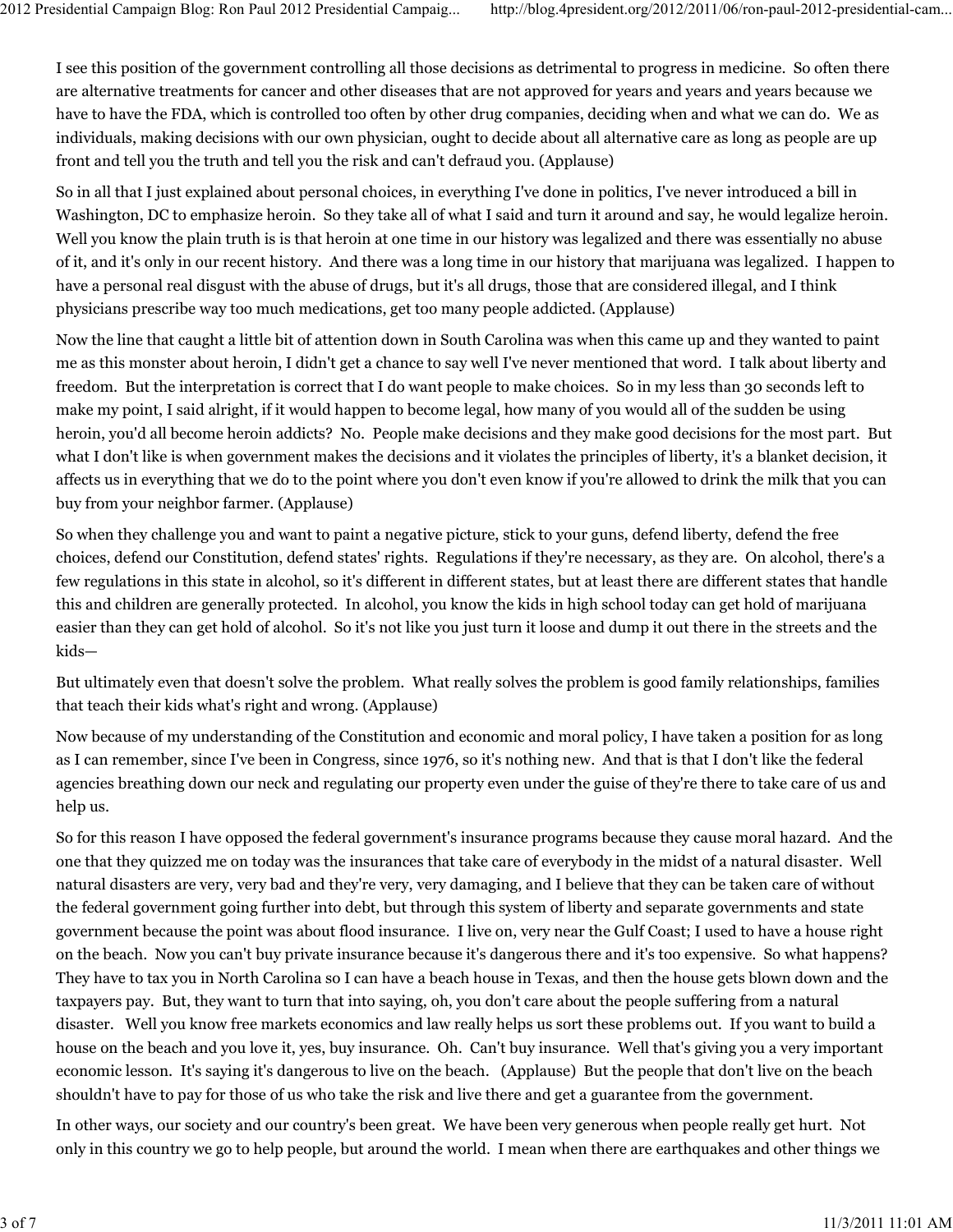as a people have been very, very generous.

I'll tell you what. That's going to end because our economic policies in this country is destroying our wealth. We're not going to have any money hardly to take care of ourselves let alone help the world. (Applause)

I am convinced that you think things through you can figure out how the free market and sound economic policy and sound morality and the Constitution will help us. Does that mean no government? No. The government should be providing a sound currency; they should enforce contracts. They should not be destroying your property rights; they should be protecting your property rights. (Applause) And obviously one of the most important property rights that we should always defend is the right to own a weapon to defend our self. (Applause)

Other questions that have come up this week has to do with foreign policy, and it should be expected because I am so radical that I want to go back to the Constitution and have a foreign policy which is a pro-American foreign policy and not do the things that we're not authorized to do. But because the status quo, including many Republicans in the past has drifted over to the assumption that we have to be the policeman of the world. Now I don't think the American people ever fully endorsed that idea. Because even in recent history, our candidate in the year 2000, he ran on a humble foreign policy, not going into nation building and of course that is what I'm running on, but let me tell you: I believe it and we should do it. (Applause)

A lot of people would like to label us who believe in that: oh, you're a bunch of isolationists. Well I'll tell you what, if you believe in freedom of choice, you believe in trading with other people, believing that you have the right to buy goods from anybody you want. It's your money. Why can't you buy the cheap goods? And so you don't have to be an isolationist, it just means that we stay out of the internal affairs and all the conflicts and the civil wars and the religious civil wars especially going on in the Middle East. I don't believe we have to be involved in that. I think we make more enemies for it and it is bringing us down financially, and therefore we need to reassess it and have a new foreign policy. (Applause)

You know it gets a little trickier, because when bad policy brings bad events to ourselves, such as what happened on 9/11, it's very difficult to say oh you know if we wouldn't have had that foreign policy that we had, we wouldn't be under such attack. That you cannot handle that easily because we have been attacked, there are limits. No matter how many mistakes we make in the past when a country's attacked a president and a country and the Congress should respond. So for that reason, I did respond by voting for the authority in 2001 to go after the individuals involved and responsible and go and get the Al Qaeda and gave that authority. But what happened was the authority was abused. Matter of fact it was abused and ignored. The authority to go after bin Laden was ignored at Tora Bora. bin Laden was allowed to get off the hook and escape. At the same time, oh we didn't worry about it too much; we decided well maybe they're Al Qaeda. Or at least they said there is Al Qaeda, and there are nuclear weapons aimed at us, so we have to go in and fight this war in Iraq.

So what did we end up with? Ten years. Ten years of thousands of our people being killed, tens of thousands having been wounded with serious injuries. Believe me, there's information coming out now that the Persian Gulf War Syndrome with the first Persian Gulf War, which took them a long time to acknowledge, is going to have massive number of people with those conditions coming back. Head injuries. We have a big, big problem on our hands. And that's a cost. Trillions of dollars, thousands of lives, casualties that we have and to go after a group of people who deserved to be gone after, but the cost, as far as I'm concerned was way too high. (Applause)

Though I supported that authority, I had deep reservations with fear that it would be misused and therefore I was looking around for another option, and that is when I reviewed what I've learned about the Constitution and they have a provision in the Constitution that maybe we can have a narrow defined war. Since we can't declare war against a government when it's a band of criminals that are attacking us, that is when they provided the principle of a letter of marque and reprisal. And that is target the enemy, go after them, and get them. Now the good example of how this might work is what Ross Perot did. When he had some of his employees taken into hostage in Iran, he didn't go to the federal government and say go in, attack and declare war. What he did, he got some special forces retiree, he got his people in there, he went in and got them out and brought them out. (Applause)

Now if this principle had been ingrained in our system and we had used it, we could have well paid \$500 million or a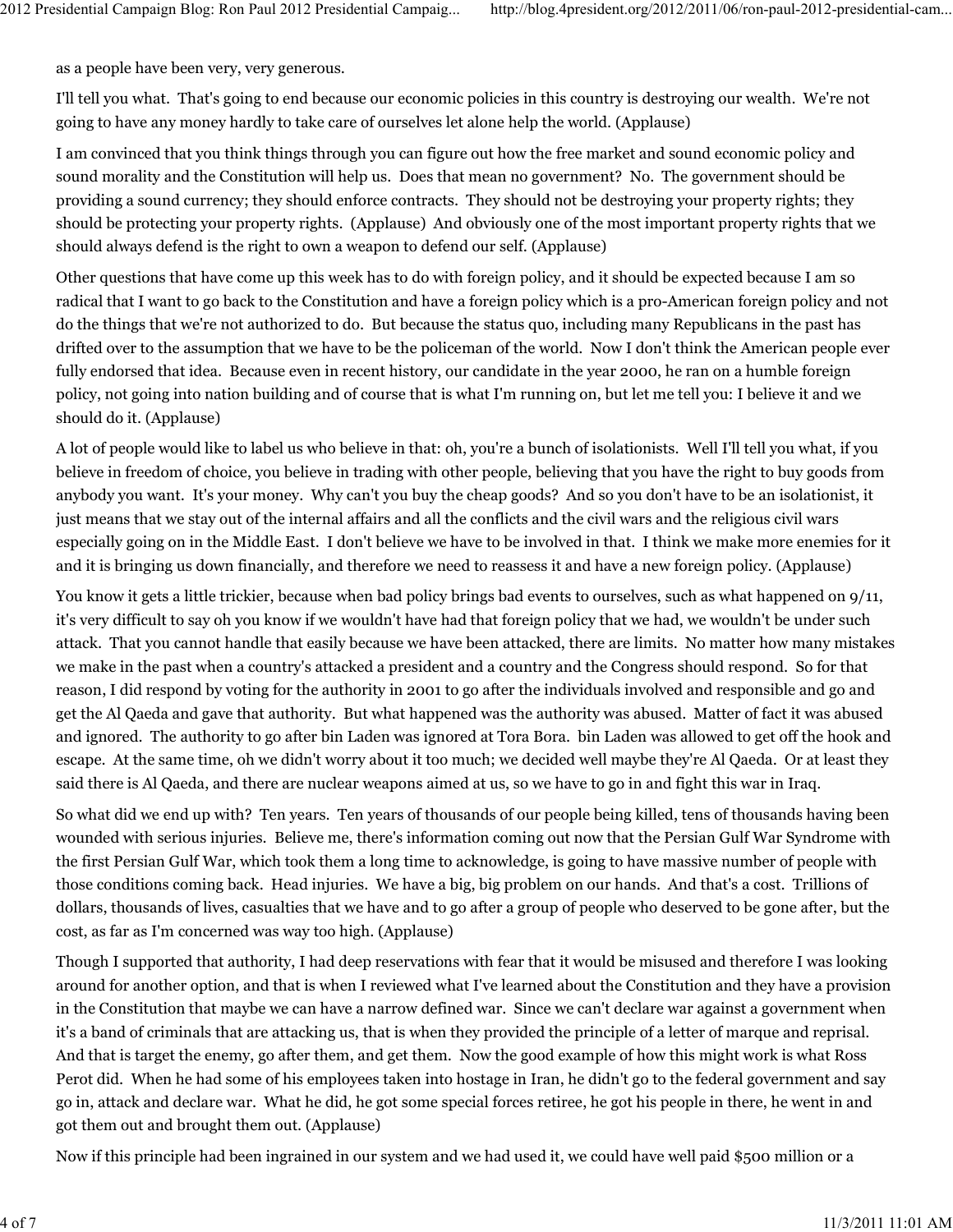billion dollars to capture the individuals that were responsible, and yet of course we didn't do that. That would have been cheap compared to the trillions of dollars that we're involved in now.

Not only do I see some of that as a conflict in not doing well, every time we occupy a country, every time we kill a civilian. And it continues. When we lob these bombs into Pakistan, civilians get killed too. They get angry at us. What would we do if that happened? They say there's maybe Taliban in there; we have to go and get them. The Taliban is not the Al Qaeda. The Taliban are a group of people who are very determined that they don't want any foreign occupation. That's their religious and political belief. And we joined them when they were so annoyed with the Soviets occupying Afghanistan, but we were on the side of those who said no occupation. So it shouldn't be so unusual for us to come to the conclusion that if we're involved over there that they wouldn't turn on us, and that certainly is what happened.

But if you want to demonstrate the futility of our foreign policy, just think about Pakistan. We're lobbing bombs into Pakistan, innocent people are getting killed, maybe a Taliban member is killed whose only argument is that he wants his country back, and at the same time we give them billions of dollars. I mean we give them money. I used to say that you know our problem in this country is we have only two foreign policies. One, if they do what we tell them, we give them money. If they don't do what we tell them, we bomb them. In this case, we're doing both. So there is a lot of room for a sensible, common sense foreign policy, and it goes back to the Constitution.

But not only is this a detriment to us militarily and for our national security, it's a great detriment to us economically. You can't ignore these dollars that we're spending. Besides, I see politically, the real opportunity is cut hundreds of billions of dollars out of the military-industrial complex that doesn't help our national defense. (Applause) And then we don't have to take this politically unpopular stand that many have on our side and say what we need to do is cut medical care for the children. I mean that's not a good point to make; it's more difficult. I think all the programs should be cut. I don't vote for them because they're unconstitutional, but I still think emphasizing big cuts overseas you could alleviate some of these problems in a political way that would be more, more acceptable.

But this is going to be worked out in Congress. Today they're trying to figure out whether we should raise the national debt, and they're arguing once again if we don't—like if we didn't come to the rescue and bail out all the rich guys in '08 it would be a depression. Sure there would have been a depression for Wall Street, but the depression was dumped on the people instead. (Applause)

So instead of making the correct economic policy changes like lower taxes, less regulations, a sound currency, property rights and paying off the debt, a few things like that, what did we do? We've had all these problems from too much spending and too much taxing and too much regulation, too much borrowing, too much printing press money, so oh yeah we're in trouble now, the bubble has burst so we really have to pump harder. I mean we have to put more money in, spend more money, borrow more money, tax more money, regulate more and print more money. And guess what? We're not out of the recession. We're still in recession, and it's going to get worse.

This foreign policy is related because it's a significant amount of our spending, and the printing of money is an important thing. There's a lot of, there's going to be a lot of talk about inflation because inflation is here. But it's very important that we define inflation the way free market economists do. Inflation is when they print money and increase the money supply. The consequence of inflating a monetary system will be higher prices, unpredictable where the money goes and when it happens and to what degree because there's a lot of elements built in, but inevitably when you devalue the currency the prices will go up, and we're at the beginning of a big siege on inflation.

They say that we have to vote you know for the debt increase—by the way, I'm not going to vote for the debt increase. (Applause)

Their argument is it would be a disaster if we defaulted. Well it is a disaster if we defaulted, but we're in the midst of a default. We've done it before. We've done it from the beginning of our history. We defaulted with the Continental dollar. We defaulted with the greenbacks in the civil war period. We defaulted in the 1930s when the American people were denied their gold from their gold bonds that they held, and the gold was confiscated from us. Then in 1971 our promise to all foreign holders of dollars, could repatriate their dollars for gold, we just closed, went in and said we're broke; we can't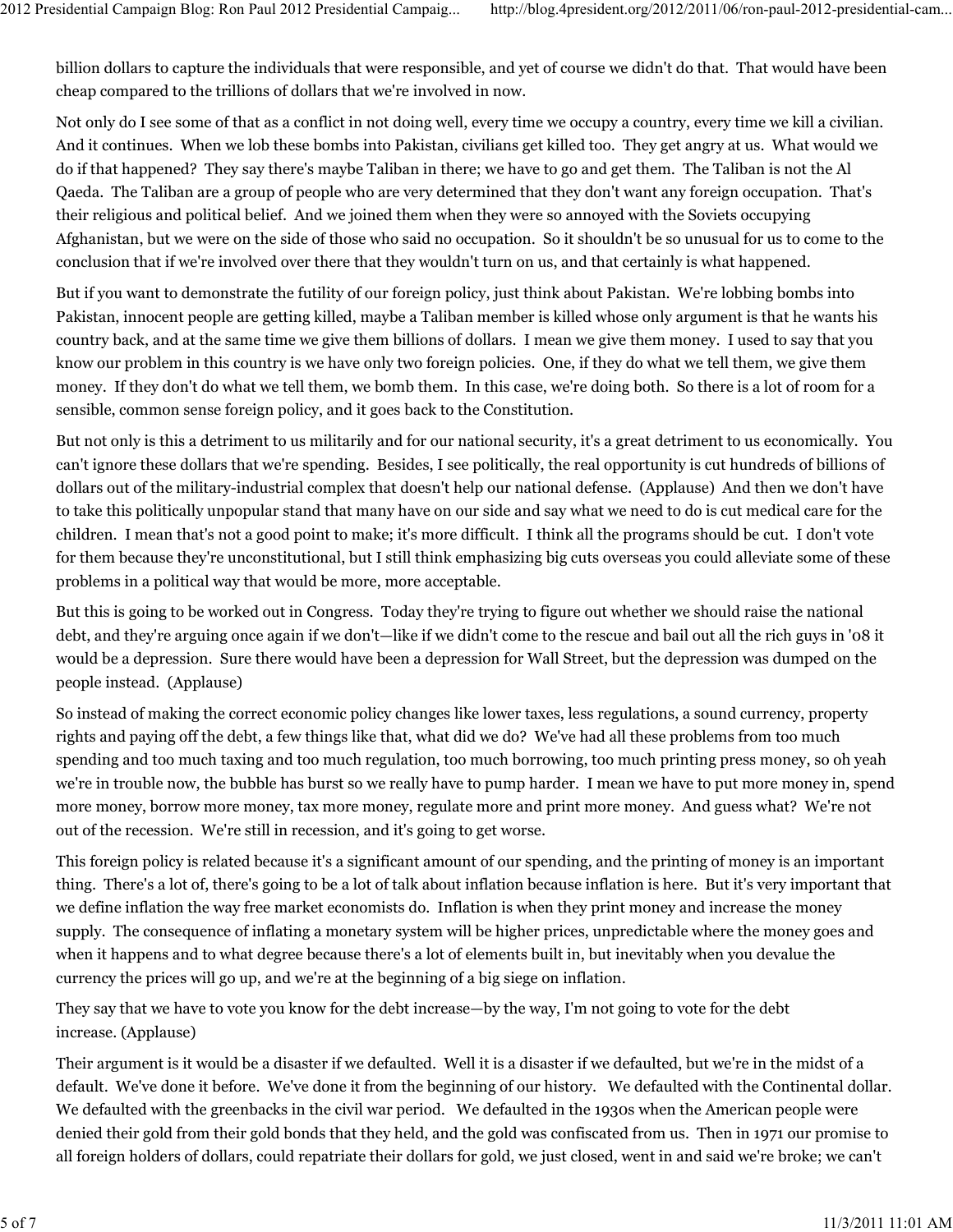do it any more. So we default constantly. Now they're talking about defaulting that there won't be enough cash.

That's not the default to worry about. The default is on you, because the default is they're going to print the money, the national debt will probably be raised, they're going to continue to print the money which means that they're going to devalue your dollar and they're defaulting on you. Because if you have a savings account or a Treasury bill, if you have a thousand dollars in it this year—and right now prices are going up closer to 10-percent a year so in one year you could lose a hundred dollars out of a thousand. And when it gets going, it's going to be a lot worse than that. That is a default, but they don't count it that way. They don't count it that way; that is just price adjustment. As a matter of fact it's a deliberate policy of the Federal Reserve to depreciate the currency. That's what their business is. That is why our dollar since 1913 has lost 98-percent of its value. That's dishonest, it's immoral, it's unconstitutional and the reason why we ought to get rid of the Federal Reserve. [Audience chants "End the Fed"]

Now there's a lot of reasons why we shouldn't have a central bank. It isn't authorized in the Constitution. It devalues the currency; that's immoral. It's bad economic policy. But the one issue that really is dangerous to our cause of liberty is that it allows the expansion of government. If we did not have a Fed to buy the debt—that is a moral hazard provided to the Congress. We don't have to be responsible because ultimately the Federal Reserve will keep the interest rates from going up even when we can't tax and can't borrow, the Federal Reserve will print the money and keep interest rates low. So it's always there to do that. And then that facilitates the growth of government, whether it's the growth of government to fight wars that we shouldn't be in or providing a cradle-to-grave entitlement system. So the Fed is a culprit and we have to address that. We cannot solve our problems without looking at the monetary issue. (Applause)

The great thing about what has happened in the last four years is all of the sudden the Federal Reserve and monetary policy has become an issue out on the table. That is a great victory and I thank so many of you who have helped. But we did not get our "Audit the Fed" bill passed—although we did get it passed in the House, but it wasn't passed in the Senate—but a lot has happened. We got a partial audit and some court cases have been beneficial. We are getting more information. And it's astounding. As much as I've anticipated it would be very, very bad, but more than a third of these trillions of dollars that they have pumped in to help out their friends, a third of it went to overseas banks. Not to the American who's losing their mortgages. One bank got bailed out and guess who was one-third owner? Gadaffi was one third owner in the bank, and we went over and bailed them out.

So this is the reason that we should direct our interest to the preservation of liberty, to the people in this country and taking care of ourselves. Be prosperous, set a good example and others will want to emulate us. We cannot spread our goodness with a gun, and using a gun violates our goodness. (Applause)

Liberty should be our cause. I believe for myself all political activity is for the promotion of liberty with a deep conviction that liberty and freedom is not perfect. It will not solve all our problems, but it will do more good than all the government intervention in the world.

A lot of times terms are thrown around. Conservative, libertarian, liberal and all. I like the word intervention. I don't like to have a government that is an intervener, that government doesn't come in and tell you what to do with your life; they don't tell you what to do with your money, and we don't tell other countries what to do with their problems either.

That is the—In many ways, I believe a good president would work in the direction of saying that I want to do less. But I want to firmly and courageously stand up to those who want to do more. They use an authoritarian approach, and when they do, everything that they do it undermines your personal liberty. So it undermines everything that was good and great about America. We were never a perfect nation. We don't have a perfect document, but I'll tell you what. We had the best. We were the most prosperous ever. And there's still a lot of spirit left in this country.

So we are now in a struggle; we are in a struggle against those who are saying, and they're angry, we want more; don't cut our benefits. To our group who are saying, we've had enough; what we want is we want our freedom back. (Applause)

The reason I work so hard for personal liberty is a very important reason. It's for myself, it's for my family, my friends, my neighbors and our country. Because I believe if we did have our liberties we would have more prosperity. It is truly a humanitarian argument, because the other side, they do not produce. But more importantly, I think a free society offers